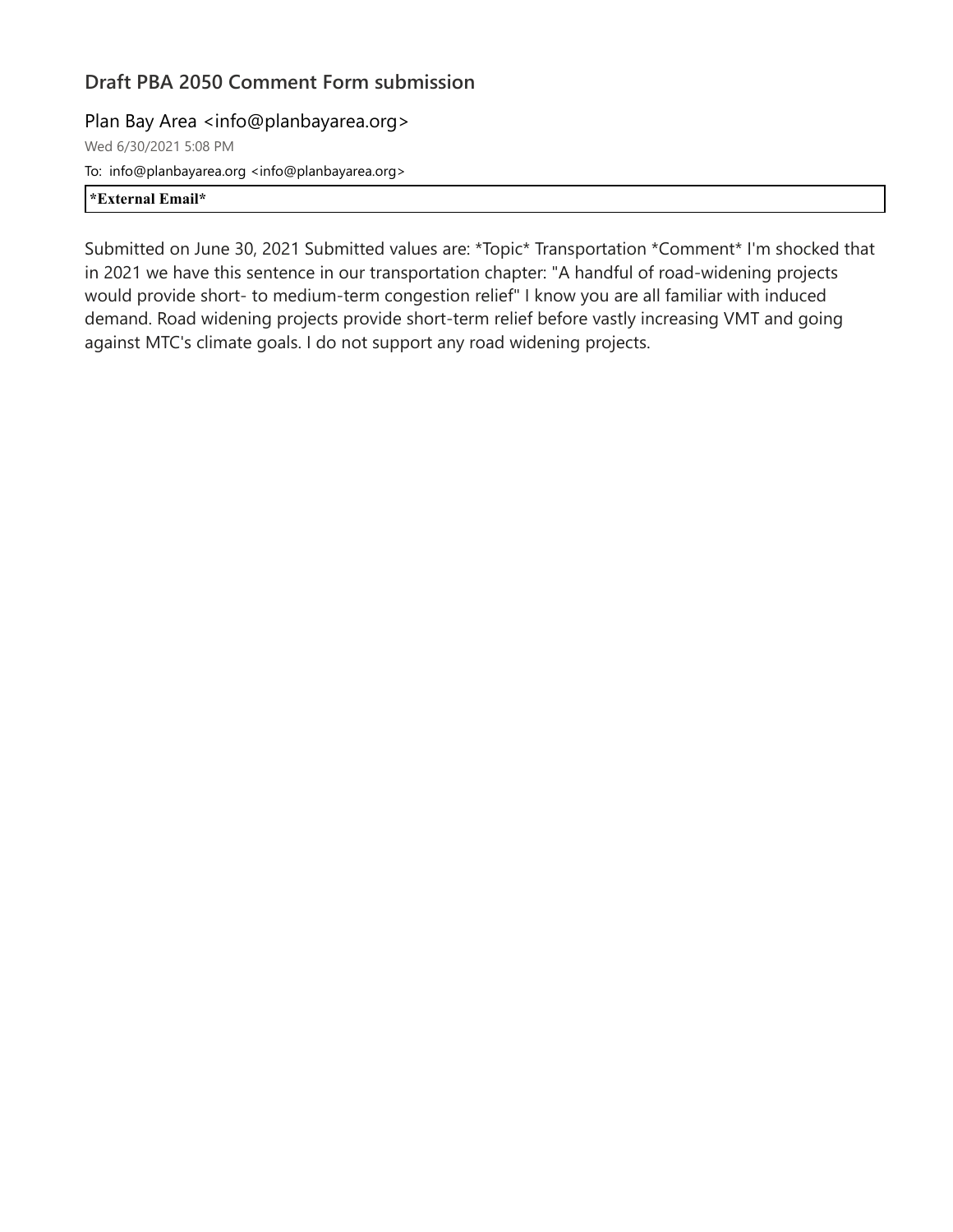Plan Bay Area <info@planbayarea.org> Wed 6/30/2021 5:30 PM To: info@planbayarea.org <info@planbayarea.org>

**\*External Email\***

Submitted on June 30, 2021 Submitted values are: \*Topic\* Transportation \*Comment\* I support: - Active transportation improvements -Automated speed enforcement -Regional Vision Zero policy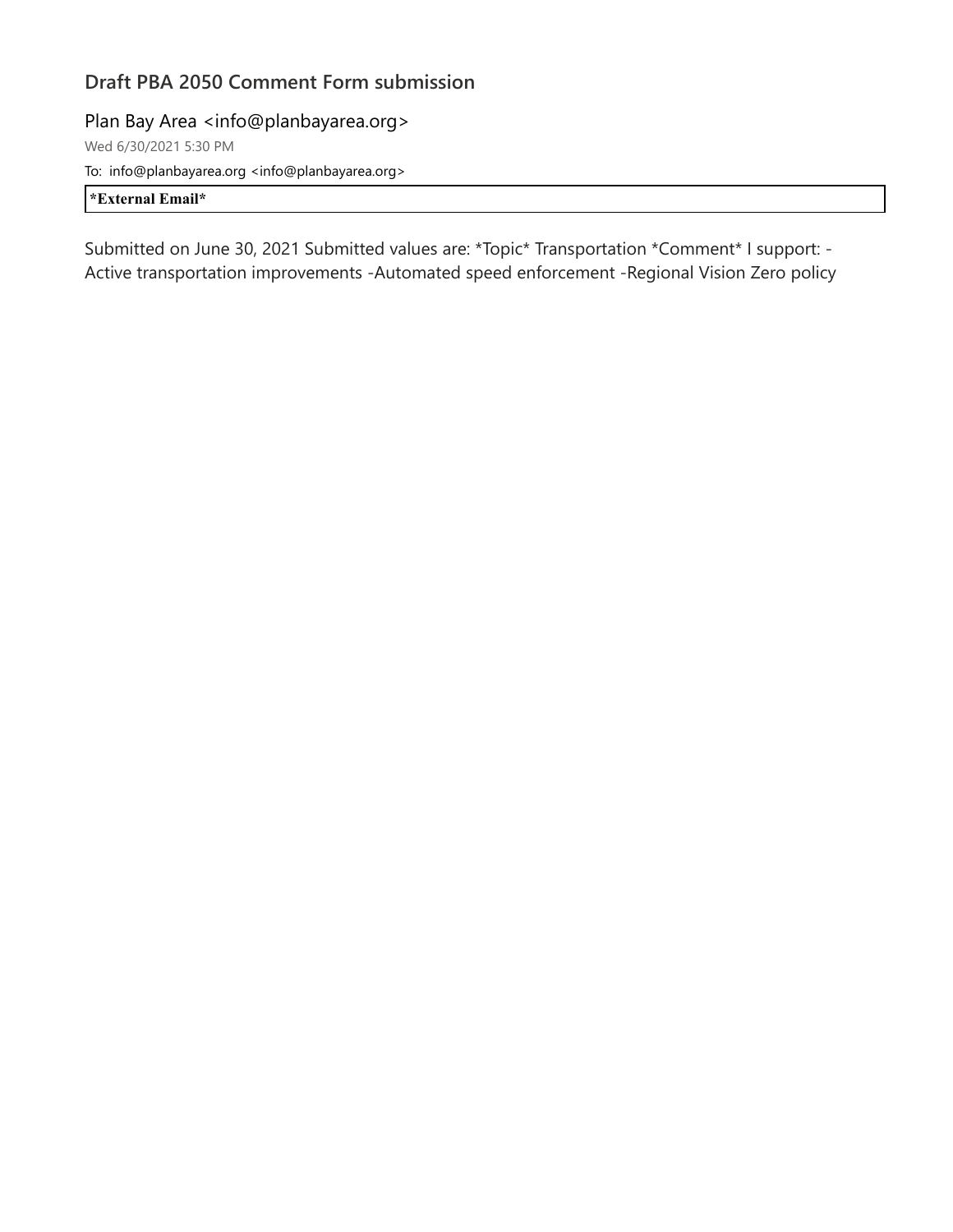#### Plan Bay Area <info@planbayarea.org>

Wed 6/30/2021 5:30 PM To: info@planbayarea.org <info@planbayarea.org> **\*External Email\***

Submitted on June 30, 2021 Submitted values are: \*Topic\* Transportation \*Comment\* I support the goal of seamless transit: "Another barrier to making transit within the Bay Area truly seamless and easy to navigate is the region's currently fractured fare structure, wherein dozens of transit operators each has its own set of fares and transfer discounts. Paired with the schedule coordination and other capital investments described previously, a strategy to reform regional fare policy could simplify the experience of taking transit. Standardizing transit fares across the region's transit operators, with one local fare across all operators and free transfers between local routes, could greatly reduce fare costs and simplify decisions of how to get around. For regional trips, implementing a uniform distancebased fare that prices a trip based on mileage, rather than the number of independent boardings, would reduce costs and be a critical step toward creating a more affordable transportation system."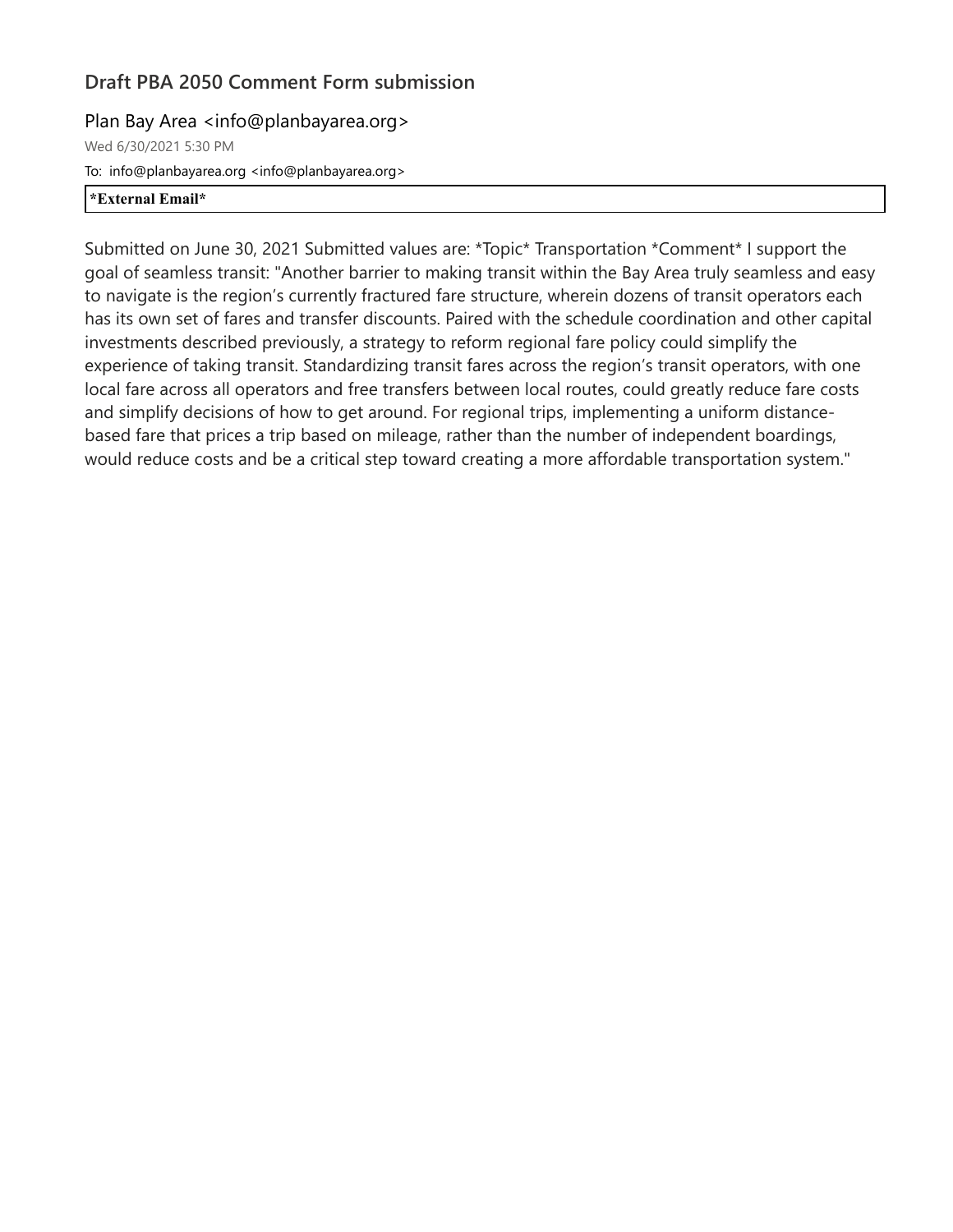Plan Bay Area <info@planbayarea.org>

Wed 6/30/2021 5:30 PM To: info@planbayarea.org <info@planbayarea.org>

**\*External Email\***

Submitted on June 30, 2021 Submitted values are: \*Topic\* Transportation \*Comment\* I support the goal of a new transbay BART crossing.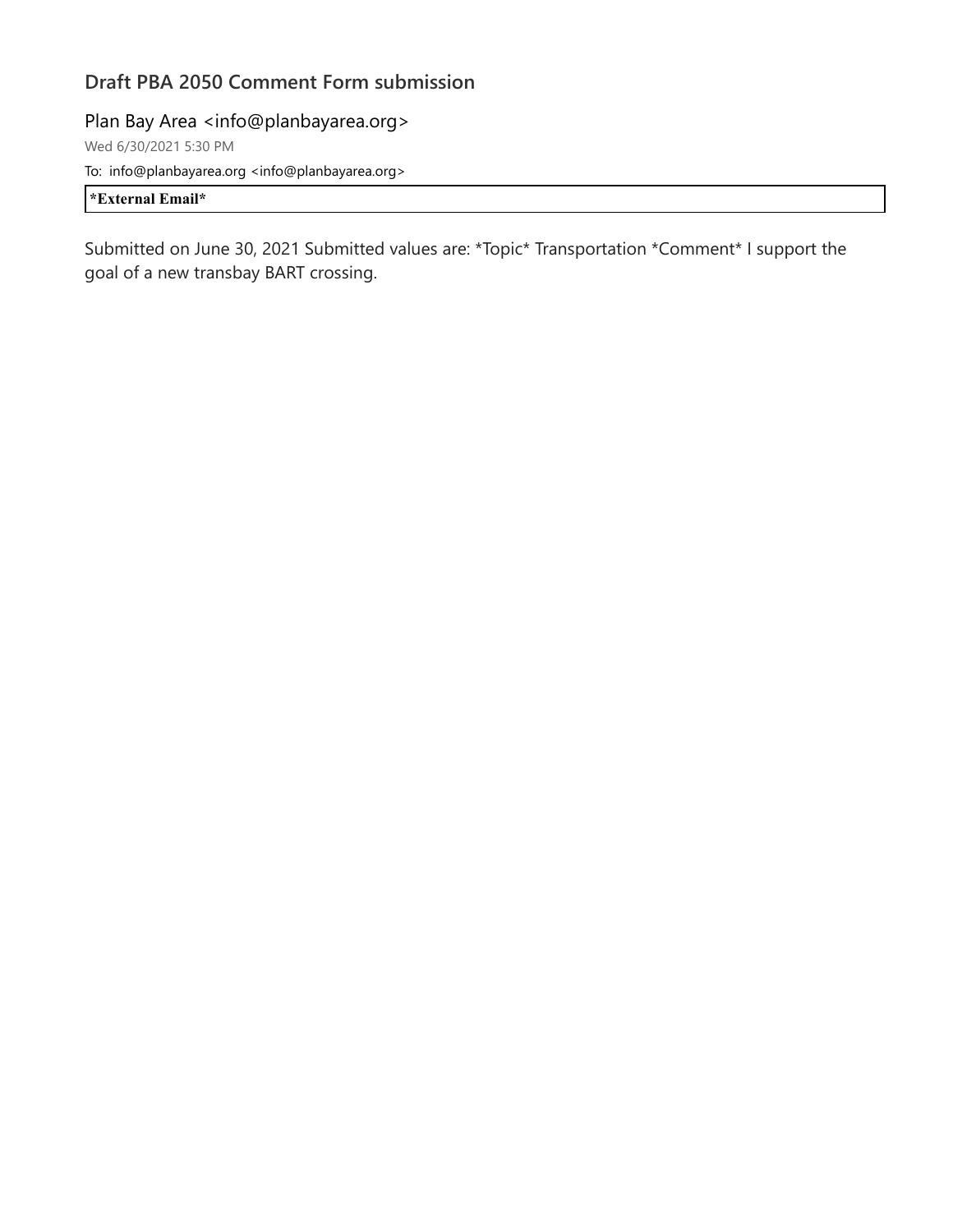Plan Bay Area <info@planbayarea.org>

Wed 6/30/2021 5:30 PM To: info@planbayarea.org <info@planbayarea.org>

**\*External Email\***

Submitted on June 30, 2021 Submitted values are: \*Topic\* Transportation \*Comment\* Please add a bike/ped path across the Bay Bridge to PBA2050